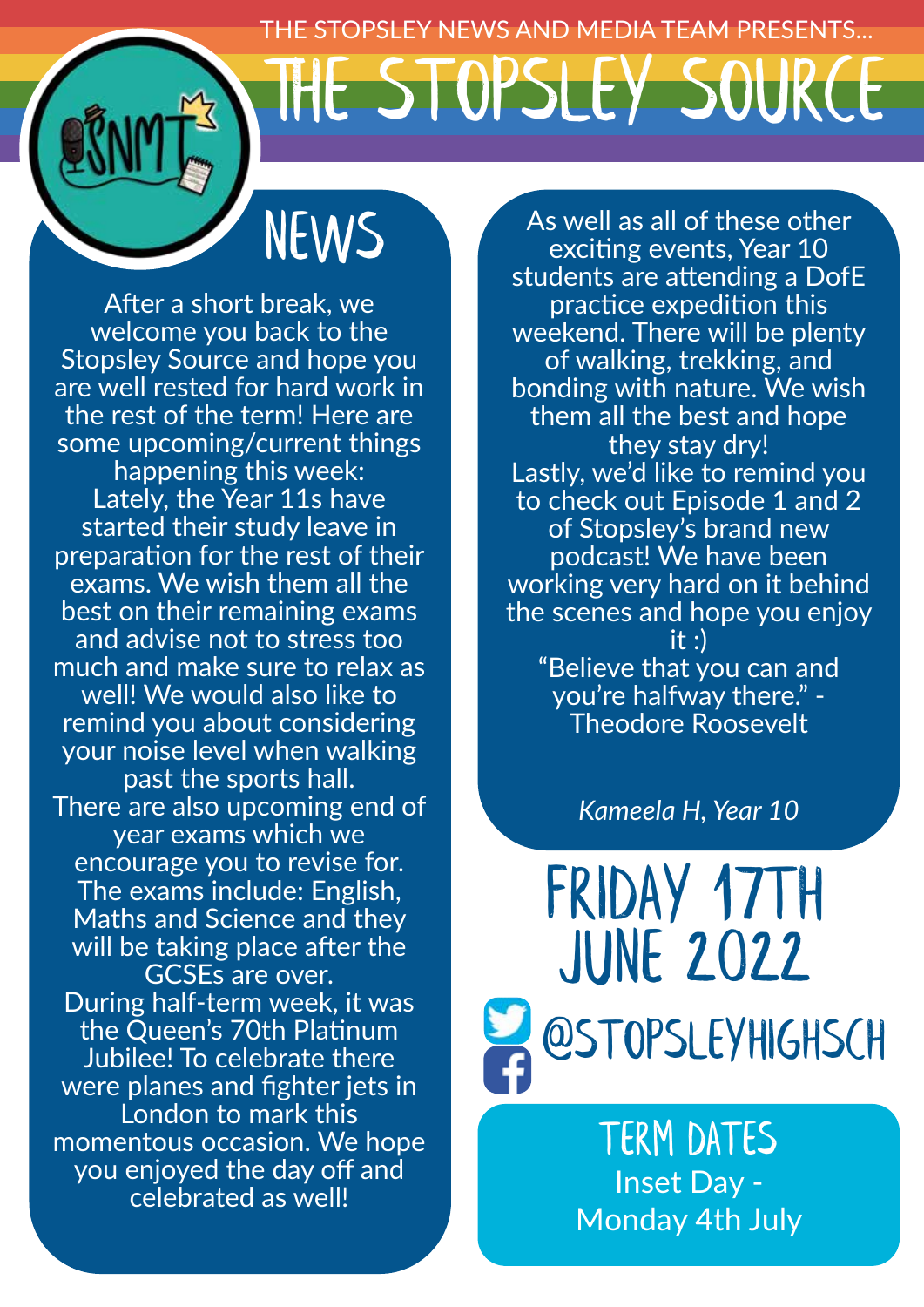A M B I T I O N HE E N D E A V O U R I S U C C E S S

# DEAD SIMPLE

Until I read this spectacular book, I harboured the misconception that all crime books were predictable and provided no stimulation. *Dead Simple*, by Peter James, is the first in an eighteen book series that follows the life of Detective Superintendent Roy Grace and the crimes that he helps to solve. After being recommended this, I read the synopsis and was intrigued to no end. Grace, who's been haunted by the unexpected disappearance of his wife for 9 years, receives a call from a woman who is beyond devastated and is claiming that her fiance has disappeared without a trace a few days prior to their wedding. After some digging, Grace finds that it was supposed to be a harmless bachelor night prank; however, the only people who know his last possible location die in a car crash and the only person alive who may know where he is refuses to speak up. My favourite part was the conclusive events of the investigation. It is something that I wouldn't have ever imagined and it left me feeling quite satisfied, contrary to some other books I've read. Overall, I would recommend this book to anyone who enjoys reading about the investigation of a crime.

However, I would also recommend it to anyone who hasn't dabbled in this genre since I believe it's excellent and worth giving a read.

#### *Zimri I , Year 10*

## WINDRUSH DAY

Hello, my fellow Caribbeans! As some of you may already know, Windrush Day is coming up. For those of you who have no clue what that is, it is a day where we celebrate the legacy of the half-a-million Caribbeans and people of other ethnicities who migrated to England after WWII. This day is used to help us recognise and thank all of those who arrived on the Windrush and their descendants for the contributions they made after the Second World War and everything they continue to do. During this time, the UK was in need of repair, and people (mainly Caribbean) rushed over to take all of the jobs needed, such as production of steel, coal, iron, food, and roles in running the NHS and public transport. The Windrush generation basically established a large proportion of the Black Society we know today, and I am happy to say one of my relatives was part of this!

*Ray M, Year 10*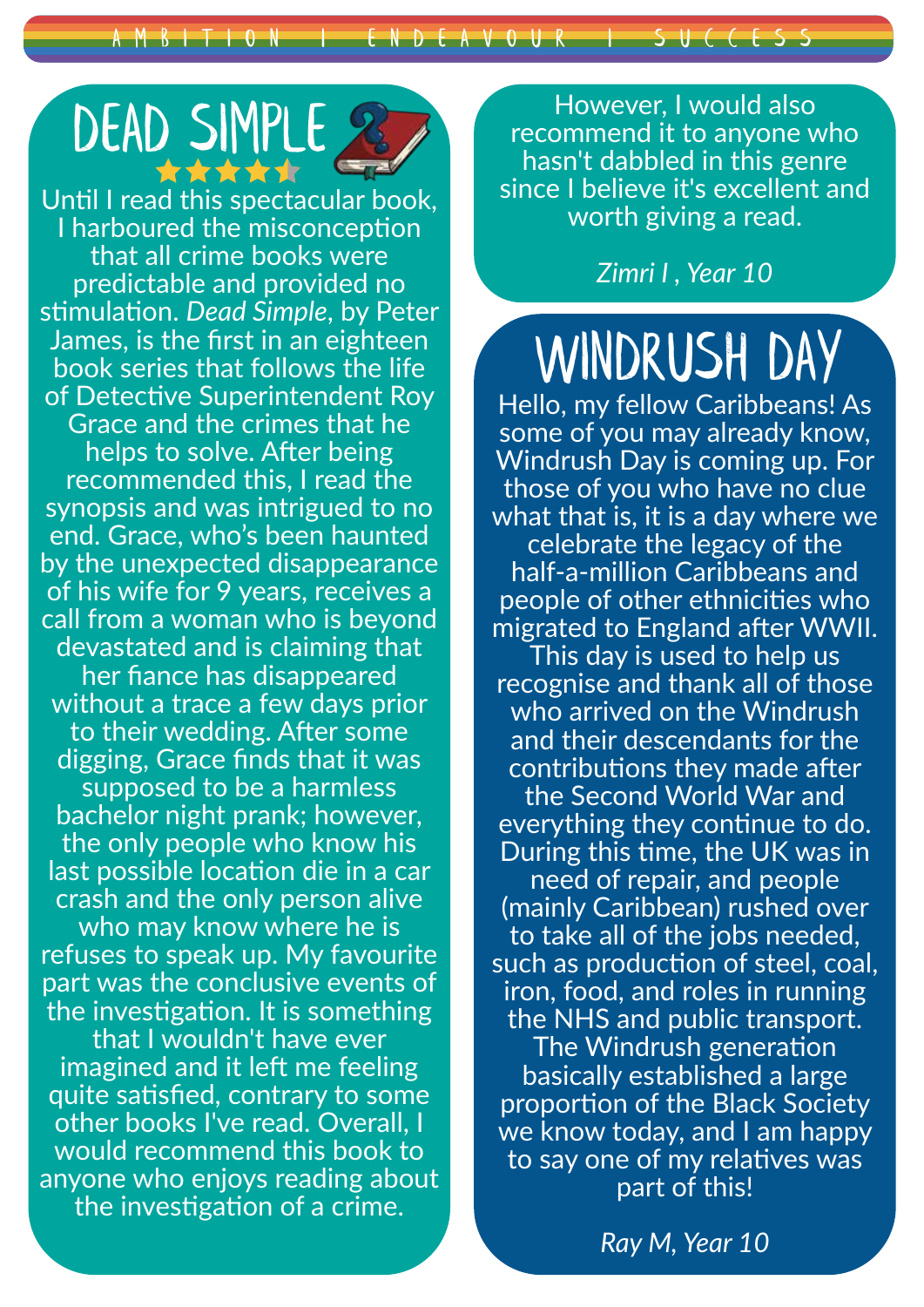A M B I T I O N <del>| E</del> N D E A V O U R | S U C C E

## PRIDE **E**

Pride Month is a celebration of the LGBTQ+ community, when people around the world come together to recognise the history and solidarity of lesbian, gay, bisexual, transgender, and queer-identifying people, as well as anyone else who belongs to a minority gender or sexuality, for instance, asexual and intersex people. The LGBTQ+ community is larger than many people realise, and covers a huge number of identities. Some people are aware of their gender or sexuality from a young age, while others take longer to discover themselves. Either way, it is important to respect everybody—there is no "right" way to be! Sadly, many LGBTQ+ people still deal with discrimination and bullying. Pride is important because it celebrates how far LGBTQ+ rights have come while drawing attention to how far society still has to come. We hope you enjoy this special Pride edition of The Stopsley Source!

*Safiyyah J, Amish P, Year 7*





## READING LIST

Why not stop by the Learning Resources Centre to borrow from our selection of books featuring LGBT+ characters and writers?

We have a range of fiction and non-fiction books on display to celebrate Pride month!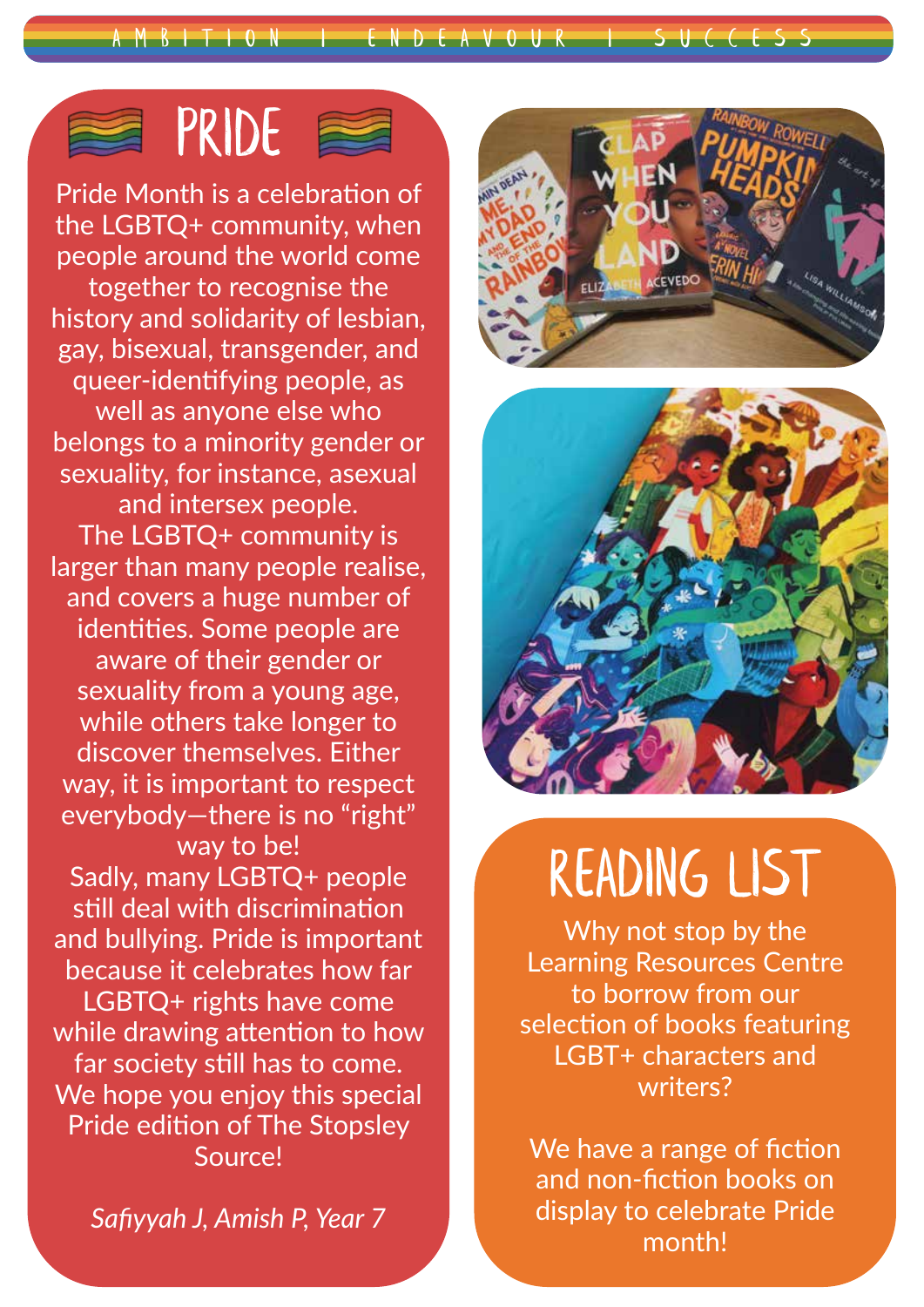A M B I T I O N <del>I E</del> N D E A V O U R I S U C C E S S

## ALAN TURING

Alan Turing is one of many significant LGBT+ figures in history. He has inspired many people with his amazing work and without it we would not have the technology we have today.

Alan Turing was born on the 23rd of June 1912 in Paddington, London. He was the youngest child to parents Julius Mathison and Ethel Sara Turing. When Turing entered school he took an interest in mathematics. He spent much of his spare time playing chess and learning Advanced Sciences. In 1931, Alan Turing was accepted into King's College, Cambridge to study Mathematics. Whilst this was going on, Hitler's rise in Germany had begun. Eventually, Turing graduated in 1934 and shortly moved to Princeton University in the USA to complete a PhD. In Princeton, he began to develop one of his most acclaimed theories, the theory of the Turing machine, also known as the universal computing machine. The term Turing machine is used to describe systems for problem solving and language identification, rather than describing any actual machine. It has been hugely important in the field of computer science.

World War II started in 1939, and Alan joined a top secret code-breaking department in Bletchley Park, Milton Keynes. Alan built a machine which helped decode messages that Nazis were sending. This machine (The Bombe) helped end the war 2 years earlier than predicted thanks to Turing's efforts. In 1950, Alan Turing published a paper called Computing Machinery and Intelligence which explained a method for proving artificial intelligence, called the Turing Test. In 1952, he was convicted for having a gay relationship and instead of a prison sentence, he was given a hormone treatment which had a severe effect on his physical and mental health. Unfortunately, Alan became depressed due to the medication, which led to him sadly committing suicide on the 7th of June 1954. In 2013, Alan Turing received a posthumous pardon, so he wouldn't be considered a criminal. His legacy reminds us of the ways in which ignorance and discrimination can deprive us all of groundbreaking and important discoveries, and why it is important to celebrate the achievements of everyone, no matter their gender, sexuality, or anything else.

*Amina A, Year 9*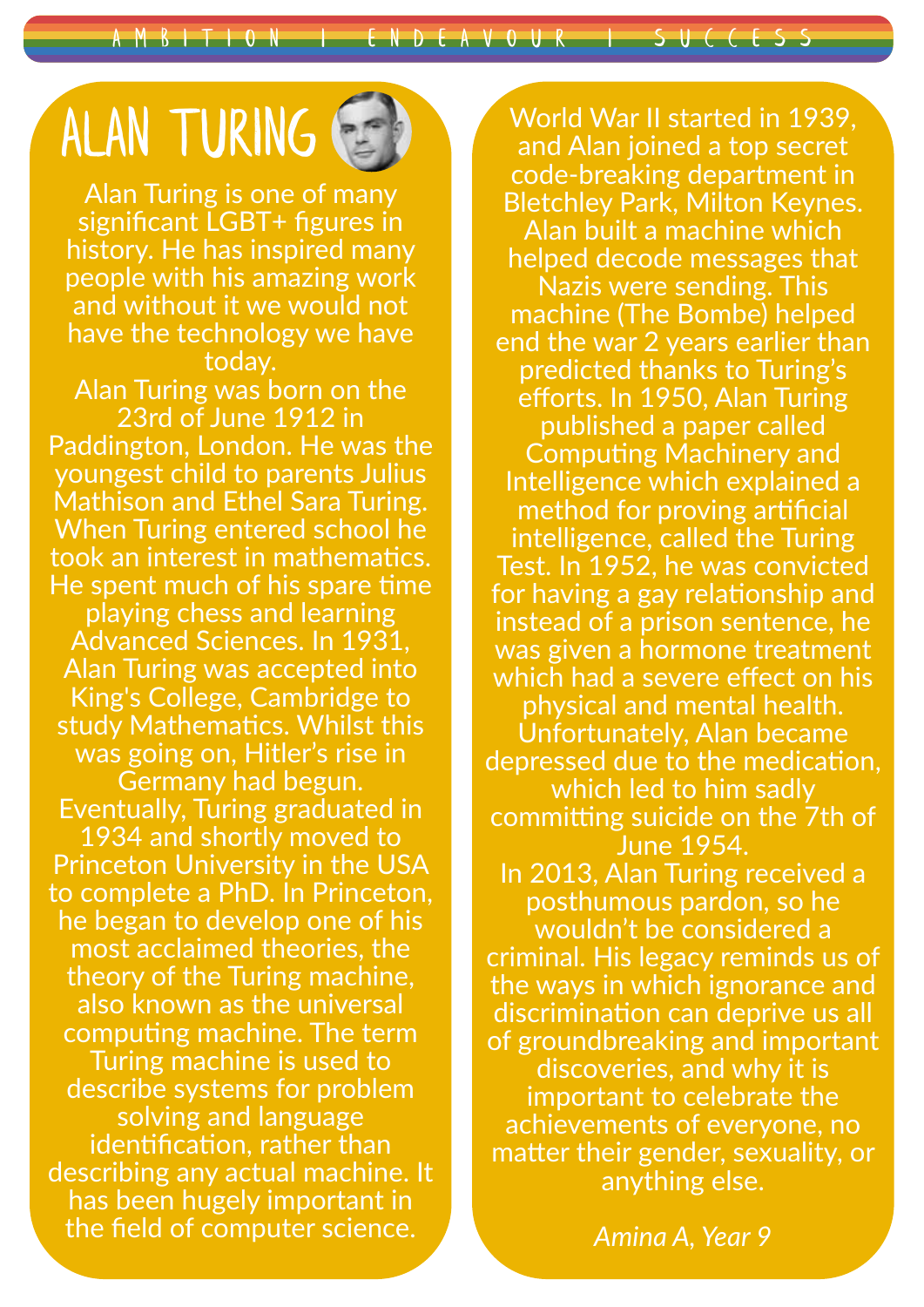## **STUDENT** Interview

Here is an interview with a Stopsley High School student who belongs to the LGBTQ+ community.

*Q: Are there any challenges you face in your day-to-day life because of your identity?*

A: I do find it a challenge sometimes because I unfortunately do end up listening to people being homophobic around me. It can be hurtful. It can also be awkward around my parents when they mention it because I haven't told them just yet.

*Q: What do you think about homophobic people?*

A: I don't understand them too much. But I do know that it might just be how they grew up. Some people could have been told how to think, but unfortunately, others develop those views on their own.

*Q: Do your friends support your identity?*

A: Yes, they are very supportive of me and the whole LGBTQ+ community.

*Q: How do people in your family feel about the LGBTQ+ community?*

A: I think some of them are supportive, but I am not sure.

Interviewer: *Alex A, Year 8*

### LISTEN TO THE [podcast episodeS](https://anchor.fm/stopsleyhighschool)  here!

## ABOUT ME

Hello! My name is Alex and I am in Year 8. My role in the Stopsley News and Media Team is Culture Writer. My hobbies are playing video games and watching people play Minecraft on YouTube. The games I like to play are Minecraft, Pokemon and Animal Crossing. I also like to read.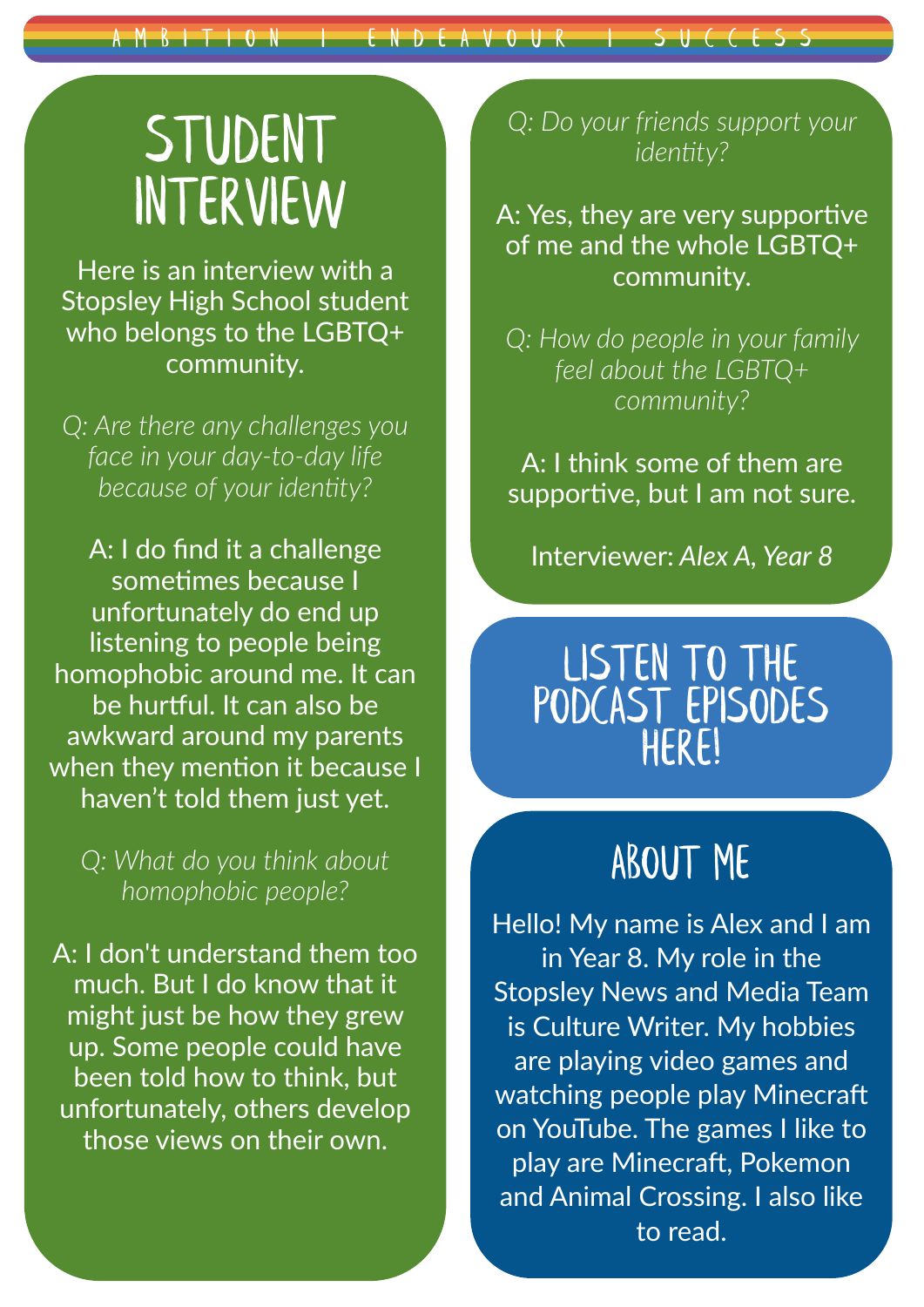A M B I T I O N HE LE N D E A V O U R I S U C C E S S



*One Day at a Time* is about a Hispanic family who is getting through life one day at a time. One of the main characters, Elena, is a teenage girl who starts off joking around about her sexual orientation with her best friend and then as the show progresses, she begins to realise and understand how she feels about herself and others. For a while she keeps this new realisation a secret, until her mother questions her about being in a relationship with her best friend. After she shuts down any allegations about this assumption, saying that their relationship is completely platonic, Elena comes out to all of her family. After she comes out, her family tries to make an effort to accept the news that she brought, except her father who walks out on Elena during her quinceañera. Further on in the show, she is seen with her non-binary partner, Syd, as they both explore their relationship through awkward teenage romance. If you enjoy funny sitcoms or slapstick comedies, I would definitely recommend giving this show a watch!

*Kameela H, Year 10*

Here is a list of resources to find out more!

### *<www.stonewall.org.uk>*

*has useful information and resources for anyone who wants to find out more about the LGBTQ+ community.*

#### *<mermaidsuk.org.uk>*

*has useful information and resources for transgender, non-binary, and gender-diverse young people and their families.*

### *<switchboard.lgbt>*

*is a confidential helpline operated by LGBTQ+ people to provide support to anyone who might need it.*

### *<www.fflag.org.uk>*

*is a charity with resources to support the friends and families of LGBTQ+ youth.*

### *<mindout.org.uk>*

*is a mental health charity that offer several services run by LGBTQ+ people for LGBTQ+ people.*

### *<lgbt.foundation>*

*is a charity that offer a wide range of services, including a helpline and a counselling service for LGBTQ+ people.*